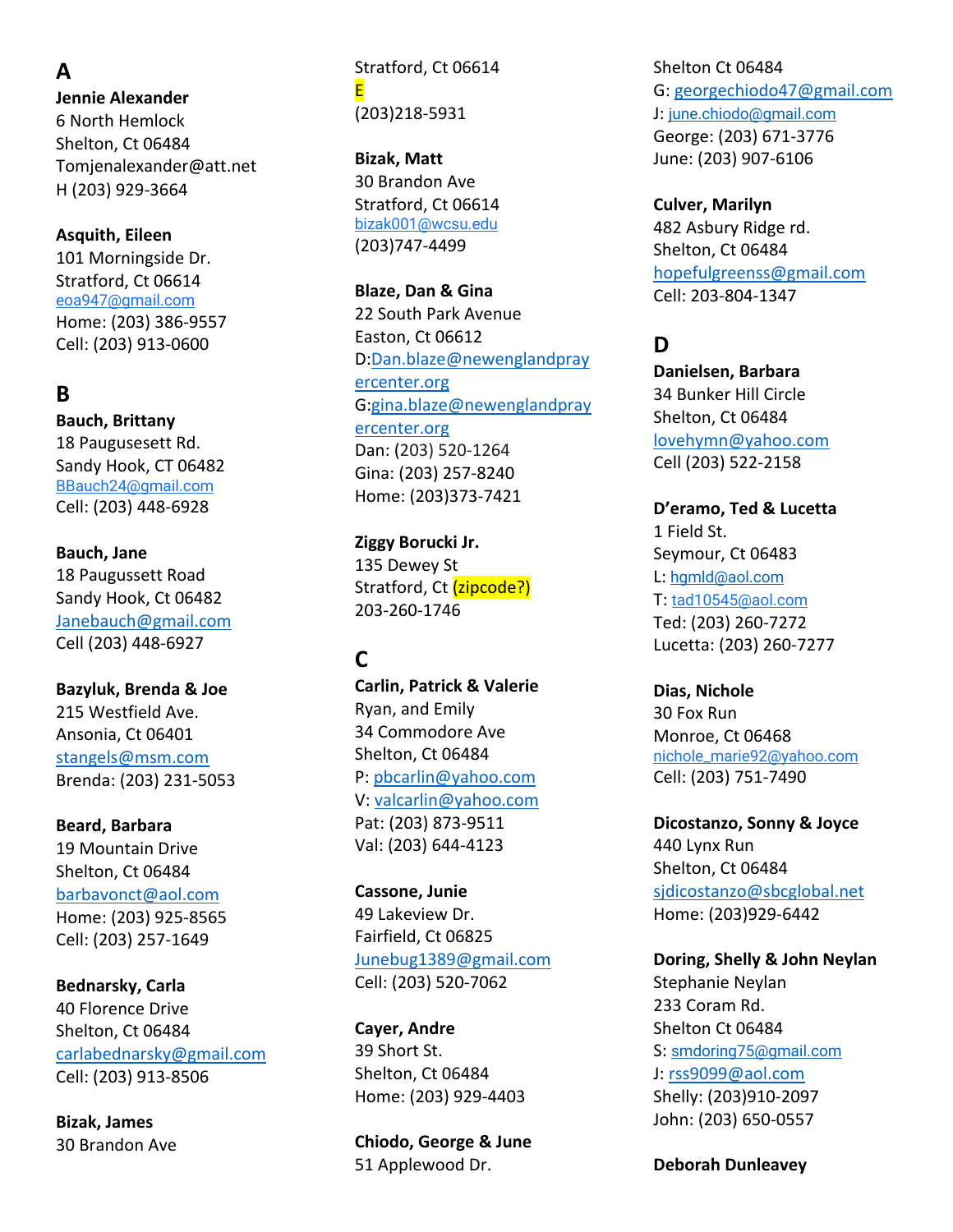68 Shelter Cove Rd. Milford, Ct 06460 goodheartct@yahoo.com Cell: (203) 980-9203

### **F**

**Failla, Steve & Marilyn** Sam 46 Yutaka Trail Shelton, Ct 06484 S: spfailla@yahoo.com Marilyn\_Failla@hotmail.com Home: (203) 929-9192 S: (203) 305-2491 M: (203) 260-9031

#### **G**

**Garcia, Pedro** 177 Ripton, Rd. Shelton, Ct 06484 Pedrojrgarcia79@gmail.com Cell: (203) 851-2099

**Gertz, Jim** 164 Punkup Rd. Oxford, Ct 06478 jgertzjr@gmail.com Cell: (203) 260-5997

**Gordon, Migdalia** Sean 14 West Roosevelt Drive Ansonia, Ct 06401 Angel06710@yahoo.com Cell: (475) 434-5005

**Granger, Angela** 47 Short St. Shelton Ct 06484 Agranger96@gmail.com Cell: (475)882-0047

**Granger, Dan & Mary** Hopelynn, Maggie 47 Short St. Shelton Ct 06484 Prancer1255@aol.com M Cell: (203)257-4580 **Barbara Grasso** 19 Ridge Rd. Newtown, Ct 06470 bjs3664@gmail.com Cell: (203) 417-9863

## **H**

**Hoyt, Tom** 55 Walnut Ave Shelton, Ct 06484 Home: (203) 922-0514

Hull, Justin 1 Saddle Ridge Rd. Newtown, Ct 06470 JustinHull13@gmail.com (203)814-8421

## **I**

**Isselee, Paul & Jill** 135 Pinewood Trail Trumbull, Ct 06611 isselee@sbcglobal.net Jill: (203) 994-2990 Paul (203) 994-2991

## **J**

**Jacquot, Annette** 122 Clearview Court Derby, Ct 06418 Afjacquot122@gmail.com Home: (203) 308-2113 Cell: (203) 516-5828

**Janik, Thomas & Ellen** 26 Briarcliff Rd. Shelton, Ct 06484 T: Malibu2tnt@att.net E: Thomas: Ellen:

**Johansson, Gigi** Andrew Lamunno 324 Pheasant Glen Shelton, Ct 06484 Gigi.johansson@rgfarkass.com Cell: (203) 434-0561

**Johnson, Michael** 214 Cosey Beach Ave. East Haven, Ct mikejbaseball@gmail.com (203)895-7976

# **L**

**Landan, Bill & Tina** Brayden, Savannah 21 Matilda Lane Shelton, Ct 06484 Tina@cardinalcontractingllc.co m B Cell: (203)520-0571 T Cell: (203)906-9615

**Landan, Nicole** God Daughter-Melani 21 Matilda Lane Shelton, Ct 06484 Nicole\_landan@aol.com Cell: (203) 644-5127

**Landan, Pam & Bill** 21 Matilda Lane Shelton, Ct 06484 Pgl1229@aol.com Cell: (203) 520-0570 Home: (203)929-4641

**Lee, Katie** 87 Knorr Rd Monroe, Ct 06470 Katherinelee337@aim.com Cell: (203) 814-9170

**Lucas, Ron & Bina** 24 Brookfield Dr Shelton, Ct 06484 B: blucas66@hotmail.com R: ronlucas63@hotmail.com Ron: (203) 209-6300 Bina: (203) 522-1546

#### **M**

**Mastrobattisto, Gary** 133 Walnut St.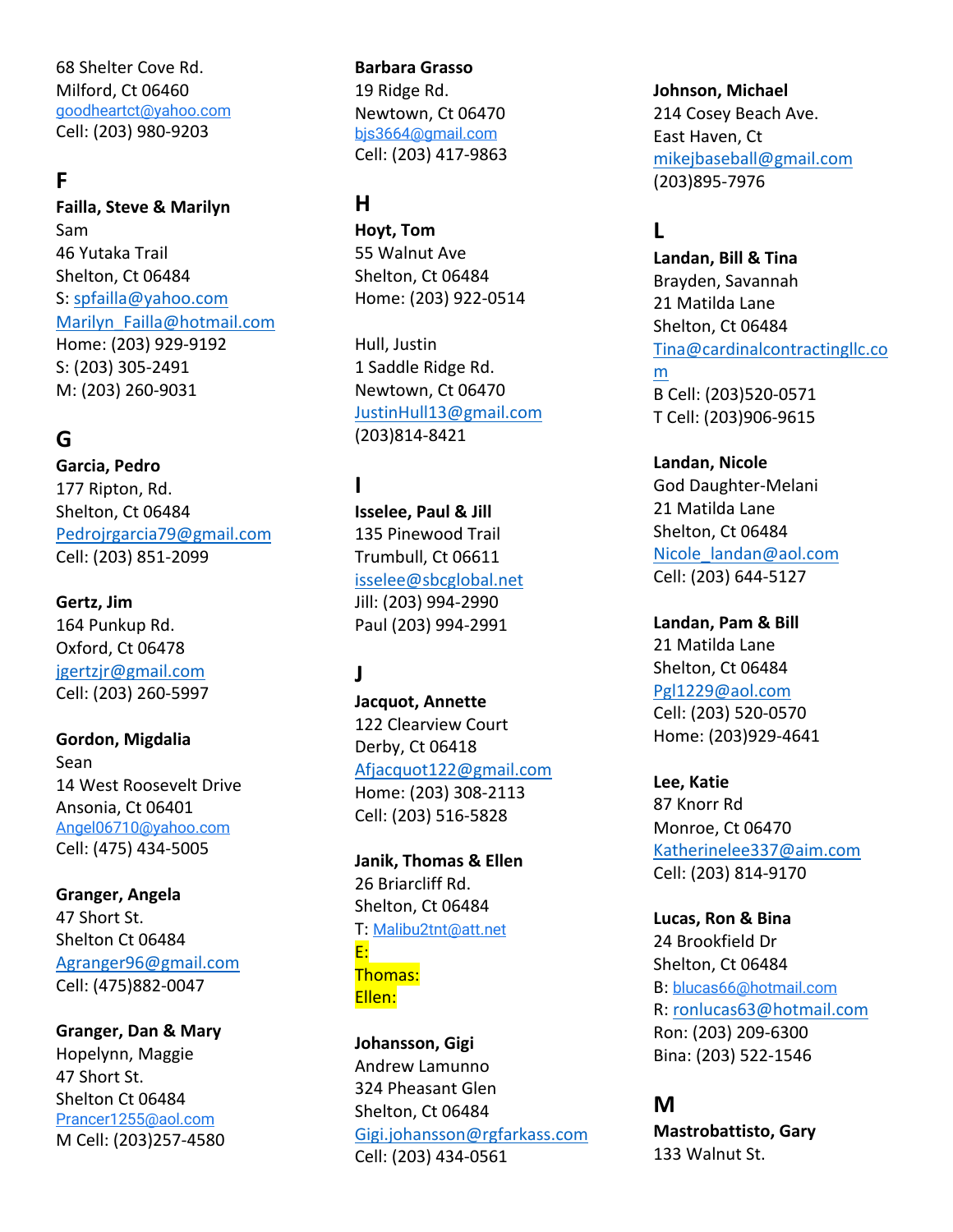Seymour, Ct. 06483 Garymast.gm@gmail.com Cell: (203) 540-0693

**Matos, Maria Minerva "Ruby"** 1700 Broadbridge Ave. B-22 Stratford, Ct 06614 minervamatos@yahoo.com (203)685-5652

**Mayo, Jason** 177 Ripton, Rd. Shelton, Ct 06484 Jmhercules85@gmail.com Cell: (203) 448-8785

**Mellers, Lisa & Carey** Skyler, Carey, 7 Middle Street 1<sup>st</sup> Floor Ansonia, Ct 06401 litehouserecordingstudiosct@gmai l.com Carey: (203) 600-3658 Lisa: (203) 545-8315

**Mercer, Erica** Isaiah, Emani, Aaliyah 132A Yaremich Drive Bridgeport, Ct. 06606 Erie.nic427@gmail.com (203)690-8980

**Montalvo, Tito & kids** 655 Success Ave Stratford, Ct 06614 T: 823768273523876381@ gmail.com Tito: (203)690-4220

**Murphy, Joanne M** 41 Nicholdale Rd Shelton, Ct 06484 m.joanne.m@gmail.com Cell: (203) 246-6735

**N Nitsche, Bob & Pam** Shawn & Mark

22 High Ridge Rd. Shelton, Ct 06484 rnitsche@snet.net Home: (203) 925-8977 Pam: (203) 906-4031

## **P**

**Palumbo, Al & Sherry** Jackie & Nick 43 Rosedale Circle Shelton, Ct 06484 Agp-home@att.net Al: (203) 530-9286

**Pannese, Jenna** 34 Village Green Ln. Monroe, Ct 06468 jennapannese@gmail.com (203) 615-4634

**Pierce, Gary** 894 E. Broadway Apt #2 Stratford, Ct 06615 Cell: (203) 212-7607

## **R**

**Reseska, Lauren** 11 Old Farm rd Netwown, Ct 06470 ReseskaL@gmail.com Cell: (203) 885-2073

**Rivera, Eddie & Amy** Abel, Noah 48 Ripton Rd. Shelton, Ct 06484 E: hrivera213@gmail.com A: amy.lockmiller@gmail.com Eddie: (203) 923-3558 Amy: (203) 400-5300

#### **S**

**Salamon, Paul** Molly 5 Christiana Dr Monroe, Ct 06468 psalamon2016@gmail.com Cell:

**Sandberg, Kevin & Lara** 21 Patrick Dr. Seymour, Ct 06483 K: sanbergii@aol.com L: cenolar@comcast.net Kevin: (203) 640-5334 Lara: (203) 645-0722

**Skerlich, Lynn** 21 Barry Road Shelton, Ct 06484 Cell: (203) 747-1713

**Steeves, Doug & Liz** 35 Hannah Lane Monroe, Ct 06468 D: pastordougs@mac.com L: ESteeves@hcc.commnet.edu Doug: (203) 395-3118 Liz: (203) 395-4152

**Steeves, Elizabeth** 35 Hannah Lane Monroe, Ct 06468 esteeves22@gmail.com (203) 683-8122

**Steeves, Noah & Lindsey** Noah, **50** Pondview ave Trumbull, Ct 06611 N: noahs615@gmail.com Noah: (203) 455-7222 Lindsey: (203) 873-7606

# **T**

**Trzcinski Jr, Daniel** 23 Carley Street Shelton, Ct 06484 Trzcinski.daniel@gmail.com Cell: (203) 414-5263

#### **V**

**Velky, Dan** 177 Ripton rd. Shelton, Ct 06484